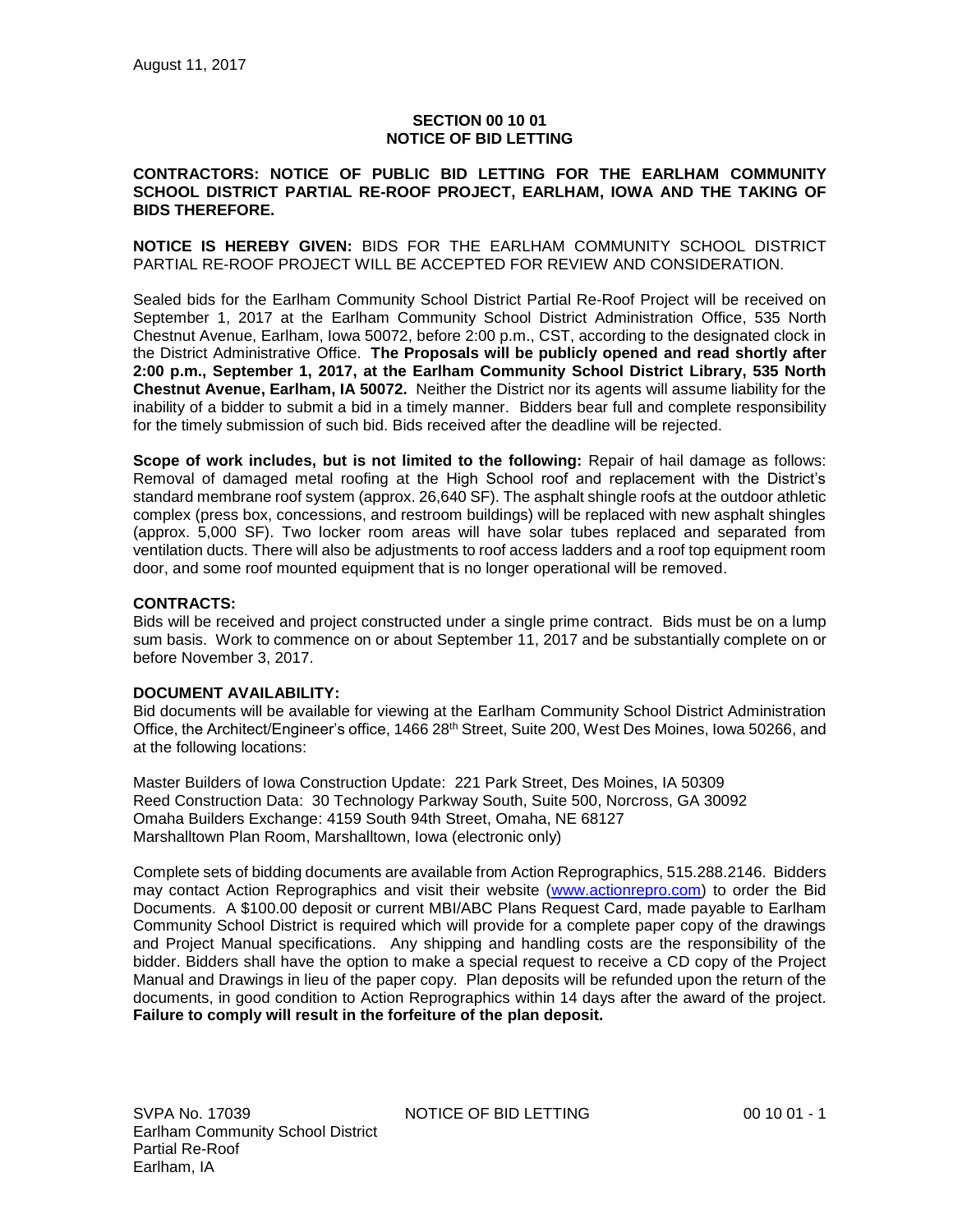#### **BIDDING REQUIREMENTS:**

Each Bid shall be submitted on the Bid Form provided with the Bidding Documents. No oral, facsimile or telephonic bids or modifications will be considered. Bids shall be addressed and delivered to the Earlham Community School District Administration Office, 535 N. Chestnut Street, Earlham, Iowa 50072—Attention Michael Wright, Superintendent, in sealed envelopes marked with the Project Name and name and address of Bidder. All bids shall be sealed and plainly marked. Any alteration of the bid form may be cause for rejection of the bid. A signed copy of the Construction Progress Schedule and Resident Bidder Form are to be included with the bid.

Each Bid shall be accompanied by a Bid Security in the amount of five percent (5%) of the total bid submitted. Bid Security must be in the form set forth in the Instructions to Bidders and submitted in a separate sealed envelope clearly labeled Bid Security. Bid Security must be in one of the following forms: Certified Check, Cashier's Check, Certified Share Draft or an approved Bond Form.

The successful Bidder will be required to furnish a Certificate of Insurance and Performance and Labor and Material Payment Bonds both in an amount equal to 100% of the Contract Price and in accordance with other requirements outlined in the Bid Documents.

Should the successful bidder fail or neglect to furnish satisfactory performance/payment bonds, refuse to enter into a Contract on the basis of the bid, or fail to meet the requirements of this Notice and the specifications regulating the award, the bidder's security may be retained as liquidated damages. No bidder may withdraw its bid for a period of forty-five (45) calendar days after the date and hour set for opening of bids.

**IOWA STATE SALES TAX:** This project is tax exempt. **Do Not** include Iowa State Sales Tax in any calculation of Bid totals. Contractors and Suppliers will be provided an Iowa sales tax exemption certificate for this project.

All bidders must provide a statement regarding the bidder's resident status. This statement shall be on the Bidder Status Form designated by the Iowa Department of Labor commissioner and available online. The statement must be signed by an authorized representative of the bidder. Failure by any bidder to provide a completed statement with its bid may result in the Board of Education rejecting the bid as non-responsive.

# **BASIS OF BIDS:**

Bidders will be required to provide evidence of successful experience with projects of similar type and size. The Board of Directors of the Earlham Community School District reserves the right to conduct such investigations as it deems necessary to assist in the evaluation of any bid and to establish the responsibility and qualifications of the bidders, proposed subcontractors, and other organizations to perform the work in accordance with the contract documents to its satisfaction within the prescribed time. In addition, the District may require submission of AIA Document A305, Contractor Qualification Statement, at its discretion.

The Bidder shall include all requested Forms and attachments with their submission of the Bid Form; failure to comply may be cause for rejection. Consideration of bids and the award of contract may be made by the Board of Directors of the Earlham Community School District to the lowest responsive, responsible bidder determined on the basis of a combination of the base bid and selected alternates at its meeting on September 6, 2017, at 6:00 p.m. in the Earlham Community School District Library, 535 N. Chestnut Ave, Earlham, Iowa. The right is reserved to reject any and all bids, or any part thereof, and to waive informalities or irregularities and to enter into such Contract or Contracts as shall be deemed in the best interests of the Earlham Community School District.